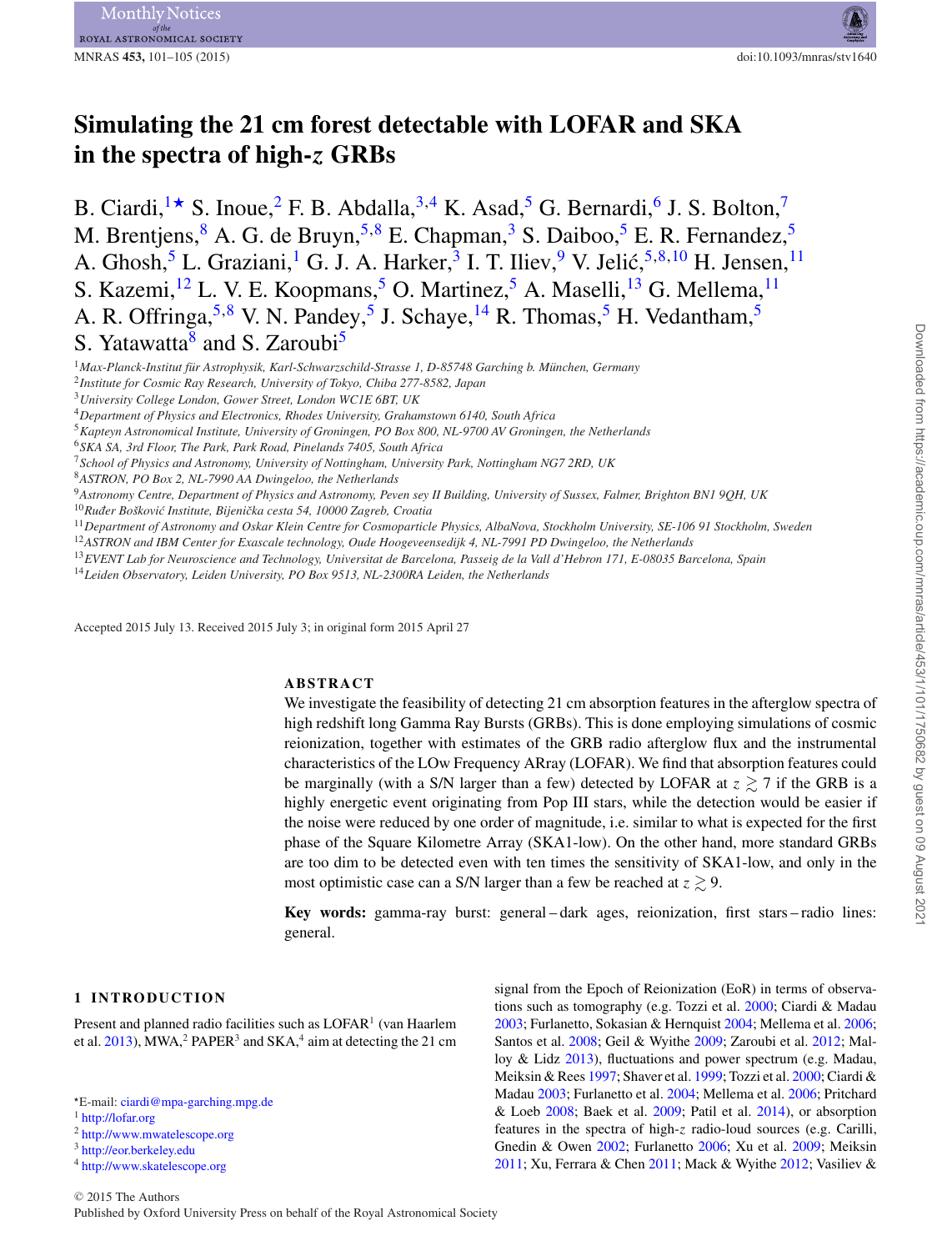Shchekinov [2012;](#page-4-20) Ciardi et al. [2013;](#page-4-21) Ewall-Wice et al. [2014\)](#page-4-22). These observations would offer unique information on the statistical properties of the EoR (such as e.g. its duration), the amount of H <sup>I</sup> present in the intergalactic medium (IGM), and, ultimately, the history of cosmic reionization and the properties of its sources.

In particular, the detection of absorption features in 21 cm could be used to gain information on the cold, neutral hydrogen present along the line of sight (LOS) towards e.g. high-z quasars, similarly to what is presently done at lower redshift with the Ly  $\alpha$  forest (for a review see Meiksin [2009\)](#page-4-23). While the detection and analysis of the 21 cm forest is in principle an easier task compared to imaging or even statistical measurements and could probe larger *k*-modes, these absorption like experiments are rendered less likely to happen due to the apparent lack of high-z radio-loud sources (e.g. Carilli et al. [2002;](#page-4-14) Xu et al. [2009\)](#page-4-16), the most distant being TN0924-2201 at  $z = 5.19$  (van Breugel et al. [1999\)](#page-4-24).

Gamma Ray Bursts (GRBs) have been suggested as alternative background sources (e.g. Ioka & Mészáros [2005;](#page-4-25) Inoue, Omukai & Ciardi  $2007$ ; Toma, Sakamoto & Mészáros  $2011$ ), as they have been observed up to  $z \sim 8-9$  (Salvaterra et al. [2009;](#page-4-28) Tanvir et al. [2009;](#page-4-29) Cucchiara et al. [2011\)](#page-4-30), they are expected to occur up to the epoch of the first stars (Bromm & Loeb [2002;](#page-4-31) Natarajan et al. [2005;](#page-4-32) Komissarov & Barkov [2010;](#page-4-34) Mészáros & Rees 2010; Campisi et al.  $2011$ ; Suwa & Ioka  $2011$ ; Toma et al.  $2011$ ) and to be visible in the IR and radio up to very high-z due to cosmic time dilation effects (Ciardi & Loeb [2000;](#page-4-37) Lamb & Reichart [2000\)](#page-4-38). Because of the latter, if a GRB afterglow were observed in the IR by e.g.  $ALMA<sup>5</sup>$  at a post-burst observer time of a few hours, this would offer a few days to plan for an observation in the radio accordingly (e.g. Inoue et al. [2007\)](#page-4-26).

In this paper, we investigate the feasibility of detecting the 21 cm forest with LOFAR and SKA in the radio afterglow of high-z GRBs. In Section 2, we present the method used to calculate the forest; in Section 3 we discuss the properties of the GRBs; in Section 4 we present our results; and in Section 5 we give our conclusions.

# **2 THE 21 CM FOREST**

In this work, we make use of the pipeline developed in Ciardi et al. [\(2013,](#page-4-21) hereafter [C2013\)](#page-4-21) to assess the feasibility of detecting the 21 cm forest in the spectra of high-z GRBs. For this reason, here we only give a brief overview of this pipeline, while we refer the reader to the original paper for more details.

If a radio-loud source is located at redshift  $z_s$ , the photons emitted at a frequency  $v > v_{21cm} = 1.42$  GHz can be absorbed by the neutral hydrogen encountered along their LOS at  $z = (v_{21cm}/v)(1 + z_s) - 1$ , with a probability  $(1 - e^{-\tau_{21cm}})$ . The optical depth in the lowfrequency limit, as appropriate for the 21 cm line, can be written as (e.g. Madau et al. [1997;](#page-4-9) Furlanetto, Oh & Briggs [2006\)](#page-4-39)

$$
\tau_{21cm} = \frac{3}{32\pi} \frac{h_p c^3 A_{21cm}}{k_B v_{21cm}^2} \frac{x_{\text{H}} n_{\text{H}}}{T_s (1+z)(\frac{dv_{\parallel}}{dr_{\parallel}})},\tag{1}
$$

where  $n<sub>H</sub>$  is the hydrogen number density,  $x<sub>H1</sub>$  is the mean neutral hydrogen fraction, *Ts* is the gas spin temperature,  $A_{21cm} = 2.85 \times 10^{-15}$  s<sup>-1</sup> is the Einstein coefficient of the transition, and  $dv_{\parallel}/dr_{\parallel}$  is the gradient of the velocity along the LOS, with  $r_{\parallel}$  comoving distance and  $v_{\parallel}$  proper velocity including the Hubble flow and the gas peculiar velocity. The other symbols have the usual meaning.

The optical depth has been calculated using the simulation of reionization called  $\mathcal{L}4.39$  in [C2013.](#page-4-21) This has been obtained by postprocessing a GADGET-3 (an updated version of the publicly available code GADGET-2; see Springel [2005\)](#page-4-40) hydrodynamic simulation with the 3D Monte Carlo radiative transfer code CRASH (Ciardi et al. [2001;](#page-4-41) Maselli, Ferrara & Ciardi [2003;](#page-4-42) Maselli, Ciardi & Kanekar [2009;](#page-4-43) Pierleoni, Maselli & Ciardi [2009;](#page-4-44) Partl et al. [2011;](#page-4-45) Graziani, Maselli & Ciardi [2013\)](#page-4-46), which follows the propagation of UV photons and evaluates self-consistently the evolution of H I, He I, He II and gas temperature. The hydrodynamic simulations were run in a box of size 4.39*h*−<sup>1</sup> Mpc comoving, with 2 <sup>×</sup> 2563 gas and dark matter particles, and cosmological parameters  $\Omega_{\Lambda} = 0.74$ ,  $\Omega_{\rm m} = 0.26$ ,  $\Omega_b = 0.024h^2$ ,  $h = 0.72$ ,  $n_s = 0.95$  and  $\sigma_8 = 0.85$ , where the symbols have the usual meaning. The gas density, temperature, peculiar velocity and halo masses, were gridded on to a uniform  $128<sup>3</sup>$  grid to be processed with CRASH. The sources are assumed to have a power-law spectrum with index 3. For more details on the choice of the parameters and the results of the reionization histories we refer the reader to Ciardi et al. [\(2012\)](#page-4-47) and [C2013.](#page-4-21) Here, we further note that the simulations were designed to match *WMAP* observations of the Thomson scattering optical depth (Komatsu et al. [2011\)](#page-4-48), while more recent Planck measurements (Planck Collaboration XIII [2015\)](#page-4-49) favour a lower value, i.e. a delayed reionization process. This does not change our conclusions, and it actually makes them conservative, as more H <sup>I</sup> would be expected at each redshift compared to the model considered here.

Random LOS are cast through the simulation boxes and the corresponding 21 cm absorption is calculated. It should be noted that here we consider a case in which the temperature of the IGM is determined only by the effect of UV photons, i.e. gas which is not reached by ionizing photons remains cold, while the effect of Ly  $\alpha$ and X-ray photons on the 21 cm forest is extensively discussed in [C2013.](#page-4-21)

Once the theoretical spectra are evaluated, instrumental effects and noise need to be included to calculate mock spectra. To do this we assume a radio source at redshift z*s*, with a power-law spectrum with spectral index  $\alpha$ , and a flux density  $S_{\text{in}}(z_s)$ . We then simulate spectra as they would be seen by LOFAR. While we refer the reader to [C2013](#page-4-21) for more details, here we just mention that the noise  $\sigma_n$  is given  $by<sup>6</sup>$ 

$$
\sigma_n = \frac{W}{n_s} \frac{\text{SEFD}}{\sqrt{2N(N-1)t_{\text{int}}\Delta v}},\tag{2}
$$

where *W* ∼ 1.3 is a factor which incorporates the effect of weighting,  $n_s = 0.5$  is the system efficiency,  $\Delta v$  is the bandwidth,  $t_{int}$  is the integration time,  $N = 48$  is the number of stations and the system equivalent flux density is given by

$$
SEFD = \frac{2\kappa_B T_{sys}}{N_{\text{dip}} \eta_\alpha A_{\text{eff}}},\tag{3}
$$

where  $\kappa_B$  is Boltzmann's constant,  $A_{\text{eff}} = \min(\frac{\lambda^2}{3}, 1.5626)$  m<sup>2</sup> is the effective area of each dipole,<sup>7</sup>  $N_{\text{dip}}$  is the number of dipoles per station (we assume 24 tiles per station with 16 dipoles each),  $\eta_{\alpha} = 1$  is the dipole efficiency and the system

<sup>5</sup> <http://www.almaobservatory.org/>

<sup>6</sup> We note that equation (2) is correct as long as the SEFD is calculated theoretically for a single polarization using the system temperature (as done in this paper), while when the SEFD is determined observationally from Stokes I the noise is reduced by a factor of sqrt(2), since it combines the two cross-dipole sensitivities.

 $<sup>7</sup>$  Note that the same expression in [C2013](#page-4-21) contains a typo.</sup>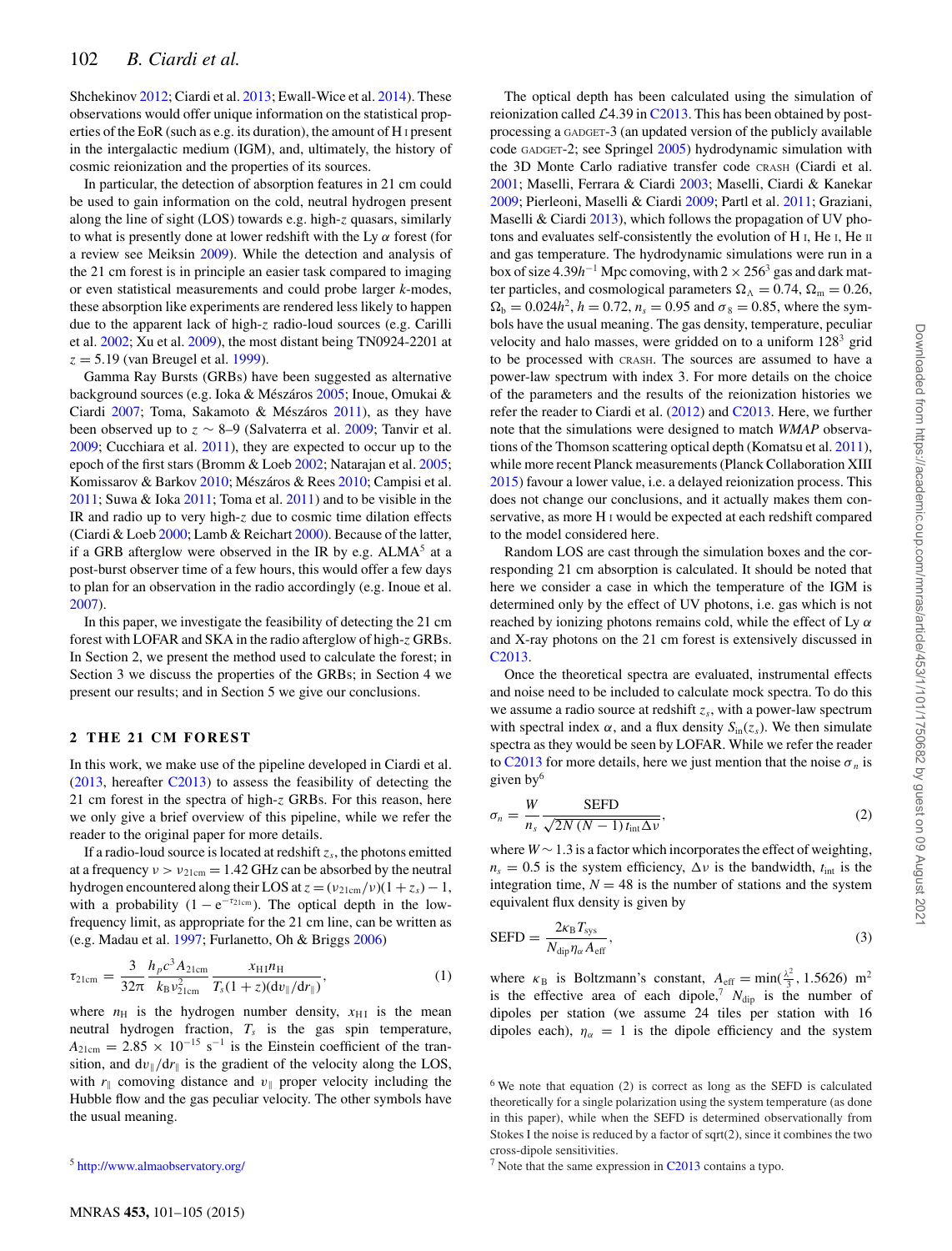noise is  $T_{\text{sys}} = [140 + 60(\nu/300 \text{ MHz})^{-2.55}] \text{ K}^{8}$  As a reference,  $\sigma_n = 0.66$  mJy for  $\nu = 130$  MHz,  $t_{\text{int}} = 1000$  h and  $\Delta \nu = 10$  kHz.

## **3 RADIO AFTERGLOWS OF HIGH-** *Z* **GRBS**

Here, we discuss aspects of the radio afterglow emission from GRBs van Eerten (see e.g. [2013\)](#page-4-50); Granot & van der Horst (see e.g. [2014,](#page-4-51) for recent reviews) that are most relevant for studies of the 21 cm forest at high redshift. GRB afterglows consist primarily of broadband synchrotron emission from non-thermal electrons accelerated in the forward shock of relativistic blastwaves, which are driven into the ambient medium by transient, collimated jets triggered by the GRB central engine. The low-frequency radio flux is typically suppressed in the beginning due to synchrotron self-absorption and rises gradually as the blastwave expands. The light curve at a given frequency ν peaks when the emission becomes optically thin to selfabsorption, after which it decays, according to the overall behaviour of the decelerating blastwave. As background sources for observing the 21 cm forest, the emission near this peak flux time is naturally the most interesting.

The expected observer peak time,  $t_{pk}(v)$ , and the corresponding peak flux,  $S_{in}(v)$ , can be evaluated using the formulation outlined in the appendix of Inoue [\(2004\)](#page-4-52), which is based on standard discussions in the literature (e.g. Sari, Piran & Narayan [1998;](#page-4-53) Sari, Piran & Halpern [1999;](#page-4-54) Panaitescu & Kumar [2000\)](#page-4-55) and is sufficient for our purposes of estimating the radio afterglow emission at relatively late times after the burst. We consider cases for which the peak time occurs after the crossing time of the minimum frequency,  $v_m$ , as well as the jet break time but before the non-relativistic transition time, valid for the range of parameters chosen here.<sup>9</sup> For concreteness, the spectral index of the accelerated electron distribution is taken to be  $p = 2.2$ , implying a radio spectral index of  $\alpha = 0.6$  for the optically thin, slow cooling regime. We also choose  $\epsilon_e = 0.1$ and  $\epsilon_B = 0.01$  for the fractions of post-shock energy imparted to accelerated electrons and magnetic fields, respectively, consistent with observationally inferred values Panaitescu & Kumar [\(2001\)](#page-4-56). This gives

$$
t_{pk}(\nu) \simeq 540 \text{ d } E_{53}^{0.44} n_0^{0.2} \theta_{-1}^{0.88}
$$
  
\$\times \left(\frac{1+z}{11}\right)^{0.03} \left(\frac{\nu}{10^8 \text{ Hz}}\right)^{-0.97}\$ (4)

and

$$
S_{\rm in}(\nu) \simeq 1.1 \times 10^{-3} \text{ mJy } E_{53}^{0.77} n_0^{-0.38} \theta_{-1}^{1.54}
$$

$$
\times \left(\frac{D_{\rm L}(z)}{3.3 \times 10^{29} \text{ cm}}\right)^{-2} \left(\frac{1+z}{11}\right)^{2.53} \left(\frac{\nu}{10^8 \text{ Hz}}\right)^{-1.53}, \quad (5)
$$

where  $E = 10^{53}E_{53}$  erg is the isotropic-equivalent blastwave kinetic energy,  $\theta = 0.1 \theta_{-1}$  rad is the jet collimation half-angle,  $n_{\text{medium}} = n_0 \text{ cm}^{-3}$  is the ambient medium number density, and  $D<sub>L</sub>(z)$  is the luminosity distance.

The known population of GRBs (referred to as GRBII, as they are expected to originate from standard Pop II/I stars) has been observationally inferred to possess values of these quantities up to  $E \sim 10^{54}$  erg,  $\theta \sim 0.3$  rad and/or down to  $n_{\text{medium}} \sim 10^{-4} \text{cm}^{-3}$  Panaitescu & Kumar [\(2001\)](#page-4-56); Ghirlanda et al. [\(2013a\)](#page-4-57). Thus, they may provide fluxes up to *S*in ∼ 0.1 mJy at ν ∼100 MHz and  $t_{pk}$  ~ 3000 d (i.e. as sources virtually steady over several years) for events at  $z \sim 10$  under favourable conditions Ioka & Mészáros (see also [2005\)](#page-4-25); Inoue et al. (see also [2007\)](#page-4-26).

On the other hand, although not yet confirmed by observations, an intriguing possibility for high-z detections is the existence of GRBs arising from Population III stars (GRBIII), with significantly larger blastwave energies, up to values as high as  $E \sim 10^{57}$  erg, by virtue of their prolonged energy release fuelled by accretion of the extensive envelopes of their progenitor stars Komissarov & Barkov [\(2010\)](#page-4-33); Mészáros & Rees ([2010\)](#page-4-34); Suwa & Ioka [\(2011\)](#page-4-36). Compared to known GRBs, their blastwaves can expand to much larger radii and consequently with much brighter low-frequency radio emission, potentially exceeding  $S_{in} \sim 10$  mJy at  $v \sim 100$  MHz and  $t_{pk} \sim 3 \times 10^4$ d for events at z ∼ 20 (Toma et al. [2011;](#page-4-27) Ghirlanda et al. [2013b\)](#page-4-58).

Note that although more recent and detailed theoretical studies of afterglow emission relying on hydrodynamical simulations have revealed non-trivial deviations from the simple description presented above Ghirlanda et al. [\(2013b\)](#page-4-58); van Eerten [\(2013\)](#page-4-50), the latter should still be sufficient for our aim of discussing expectations for observations of 21 cm forest.

Finally, as reference numbers, Campisi et al. [\(2011\)](#page-4-35) find that ∼1  $(<0.06)$  yr<sup>-1</sup> sr<sup>-1</sup> GRBII (GRBIII) are predicted to lie at  $z > 6$ . This translates into  $\sim$ 7.5 × 10<sup>-3</sup> GRBII ( $\sim$ 4.5 × 10<sup>-4</sup> GRBIII) per year in a 25 deg<sup>2</sup> (LOFAR) field of view, and  $\sim$ 3 ( $\sim$ 0.2) per year in a  $10^4$  deg<sup>2</sup> (SKA) field of view.

### **4 RESULTS**

For an easier comparison to a case in which the background source is a radio-loud Quasi Stellar Object (QSO), here we show results for the same LOS and at the same redshift of [C2013](#page-4-21) (see their figs 11, 12 and 13).

In the upper panels of Fig. [1,](#page-3-0) we plot the spectrum of a GRBIII at  $z_s = 10$  (i.e.  $v \sim 129$  MHz) with a flux density  $S_{in}(z_s) = 30$  mJy. The simulated absorption spectrum,  $S_{\text{abs}}$ , is shown together with the observed spectrum, S<sub>obs</sub>, calculated assuming an observation time  $t_{\text{int}} = 1000 \text{ h}$ , a bandwidth  $\Delta v = 10 \text{ kHz}$  and a noise  $\sigma_n$  [given in equation (2); left-hand panels] and 0.1  $\sigma_n$  (similar to the value expected for SKA1-low,<sup>10</sup> which is ∼1/8th of the LOFAR noise; right-hand panels). In the lower panels of the figure, we also show the quantity  $|S_{\text{in}} - S_{\text{abs}}|/|S_{\text{obs}} - S_{\text{abs}}|$ , which effectively represents the signal to noise with which we would be able to detect the absorption. If indeed such powerful GRBs exist, then absorption features could be detected by LOFAR with an average<sup>11</sup> signal to noise S/N∼5, while if the noise were reduced by a factor of 10 the detection would be much easier.

Fig. [2](#page-3-1) shows a LOS to the same GRB located at  $z = 7.6$ , when the IGM is ∼80 per cent ionized by volume. The LOS has been chosen to intercept a pocket of gas with  $\tau_{21cm} > 0.1$  to show that strong absorption features could be detected, albeit by LOFAR only marginally with a S/N of a few, also at a redshift when most of the IGM is in a highly ionized state.

 $8$  We note that the values obtained from equation (3) are very similar to the real ones reported in the LOFAR official webpage.

<sup>&</sup>lt;sup>9</sup> Although the time evolution after the jet break is not explicitly described in Inoue [\(2004\)](#page-4-52), it is taken into account following Sari et al. [\(1999\)](#page-4-54).

 $10$  SKA1-low is the first phase of the SKA covering the lowest frequency band.

<sup>&</sup>lt;sup>11</sup> We note that the definition of 'average' is somewhat arbitrary and depends on the frequency range used. Here, the average refers to the one calculated over the frequency range shown in the Figures.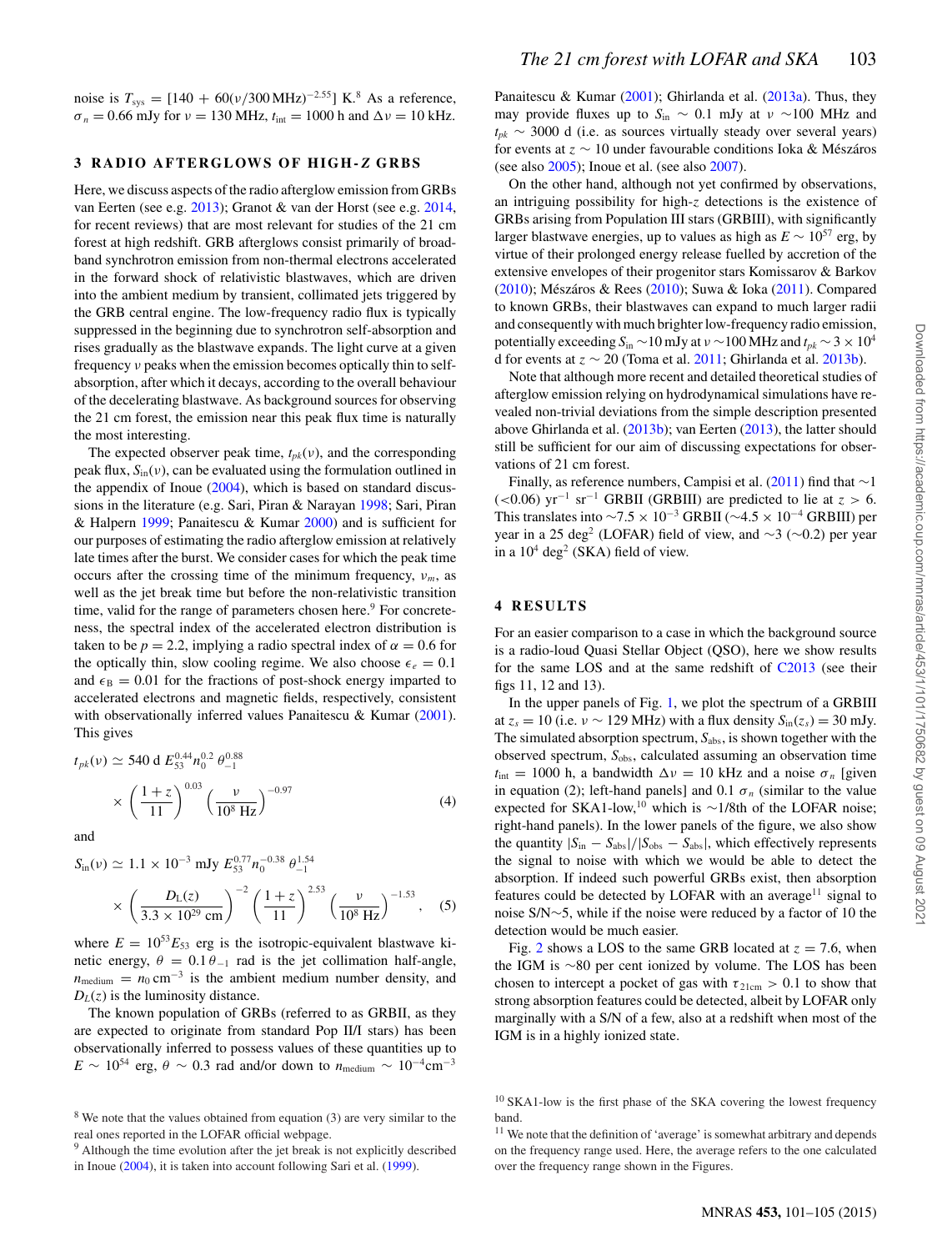<span id="page-3-0"></span>

**Figure 1.** Upper panels: spectrum of a GRBIII positioned at  $z_s = 10$  (i.e. ν ∼ 129 MHz), with a flux density *S*in(z*s*) = 30 mJy. The red dotted lines refer to the intrinsic spectrum of the source, *S*in; the blue dashed lines to the simulated spectrum for 21 cm absorption,  $S_{\text{abs}}$ ; and the black solid lines to the spectrum for 21 cm absorption as it would be seen with a bandwidth  $\Delta v = 10$  kHz, after an integration time  $t_{\text{int}} = 1000$  h. The left- and righthand panels refer to a case with the noise  $\sigma_n$  given in equation (2) (LOFAR telescope) and with 0.1*n* (expected for SKA1-low), respectively. Lower panels: S/N corresponding to the upper panels. See text for further details.

<span id="page-3-1"></span>

**Figure 2.** As Fig. [1,](#page-3-0) but the GRBIII is positioned at  $z_s = 7.6$  (i.e.  $v \sim 165$  MHz) and  $\Delta v = 5$  kHz.

On the other hand, a strong average absorption (rather than the absorption features seen in the previous figures) can be easily detected  $(S/N > 10)$  in the spectra of GRBs located at very high redshift, as shown in Fig. [3.](#page-3-2) If the intrinsic spectrum of the source could be inferred through other means, for example, accurate spectral measurements of the unabsorbed continuum at GHz frequencies and above, such detection could be used to infer the global amount of neutral hydrogen present in the IGM.

We have applied the same pipeline also to more standard GR-BII, which have a flux density two to three orders of magnitude lower than a GRBIII. In this case we find that, even if we could collect 1000 h of observations with a noise 0.01  $\sigma_n$  (i.e. 1/10th of the SKA1-low noise), these would be barely enough to detect absorption features in 21 cm. Also in the most optimistic case, with

<span id="page-3-2"></span>

**Figure 3.** As Fig. [1,](#page-3-0) but the GRBIII is positioned at  $z_s = 14$  (i.e.  $v \sim 95$  MHz) and  $\Delta v = 20$  kHz. Note that the S/N in the lower-right panel is always higher than the range covered by the axis.

<span id="page-3-3"></span>

Figure 4. Upper panels: spectrum of a GRBII with a flux density  $S_{\text{in}}(z_s) = 0.1$  mJy. The red dotted lines refer to the intrinsic spectrum of the source, *S*in; the blue dashed lines to the simulated spectrum for 21 cm absorption,  $S_{\text{abs}}$ ; and the black solid lines to the spectrum for 21 cm absorption as it would be seen after an integration time  $t_{\text{int}} = 1000$  h with a noise 0.01  $\sigma_n$  (i.e. 1/10th of the SKA1-low noise). The panels refer to a case with  $z_s = 7.6$  and  $\Delta v = 5$  kHz (left),  $z_s = 10$  and  $\Delta v = 10$  kHz (middle),  $z_s = 14$ and  $\Delta v = 20$  kHz (right). Lower panels: S/N corresponding to the upper panels. See text for further details.

 $S_{\text{in}}(z_s) = 0.1$  mJy, a positive detection would be extremely difficult at any redshift, as shown in Fig. [4,](#page-3-3) and only at  $z \gtrsim 9$  a S/N larger than a few could be reached.

#### **5 CONCLUSIONS**

In this paper, we have discussed the feasibility of detecting 21 cm absorption features in the spectra of high redshift GRBs with LO-FAR and SKA. The distribution of H I, gas temperature and velocity field used to calculate the optical depth to the 21 cm line have been obtained from the simulations of reionization presented in Ciardi et al. [\(2012\)](#page-4-47) and [C2013.](#page-4-21) We find that

(i) absorption features in the spectra of highly energetic GRBs from Pop III stars could be marginally (with a S/N larger than a few, depending on redshift) detected by LOFAR at  $z \gtrsim 7$ ;

(ii) the same features could be easily detected if the noise were reduced by one order of magnitude (similar to what is expected for SKA1-low);